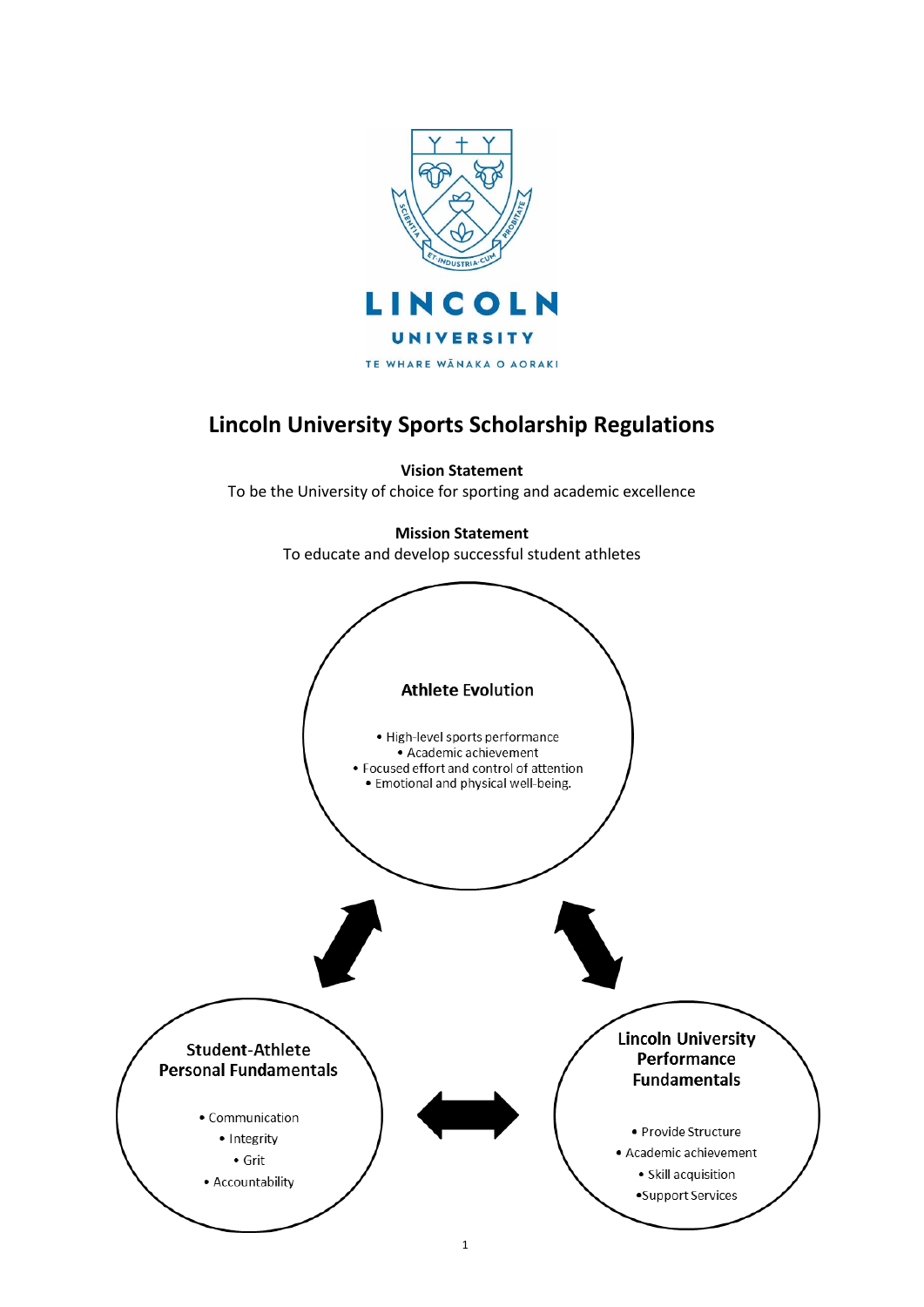# **Introduction**

The Sport Scholarships were established in 1999 to assist students of high sporting achievement to undertake tertiary study and sporting development at Lincoln University.

The regulations outline the criteria by which the scholarship is administered and by which satisfactory participation in the Sports Scholarship Programme will be assessed. They also describe the steps that will be taken by the University should any criteria not be met by a scholar.

Scholars should also refer to the Sports Scholar Code of Conduct and the Code of Conduct Guidelines, which provide more detailed information about conduct required of Sports scholars and how this is assessed.

The University works with the following Sports Code Partners: Crusaders Rugby, Netball Mainland, Canterbury Basketball, Canterbury Cricket, Canterbury Rowing, Canterbury Hockey and other sports partners involved with the delivery of the Elite Sports Scholarships. Sports scholars receive tuition fees or an accommodation grant, athletic development and sporting development. Scholars are assessed throughout the year to ensure that they continue to meet the conditions of the scholarship and are given regular feedback in the forms outlined below.

In general, a higher standard of academic performance, individual development and personal conduct is expected of Sports scholars than of the wider student body. These regulations ensure that this high standard is maintained.

### **1. Eligibility Criteria**

## 1.1 **For new to Lincoln University applicants:**

- 1.1.1 Register for a Lincoln University undergraduate degree programme, and
- 1.1.2 gain NCEA Level Three Certificate, including University Entrance, (or an equivalent entrance qualification), and
- 1.1.3 be a New Zealand citizen or New Zealand Permanent Resident, and
- 1.1.4 (Rugby) have played for a secondary school First XV rugby team, or (Hockey) have played for a secondary school First XI hockey team, or (Cricket) have played for a secondary school First Xl cricket team, and
- 1.1.5 be an age-group representative sporting athlete in the sporting code, and
- 1.1.6 be willing to trial, and if selected, play for their respective Lincoln University sporting code for the duration of the scholarship.
- 1.1.7 (Elite) have competed at National level in their chosen sport.

### 1.2 **For enrolled Lincoln University applicants:**

- 1.2.1 Register for a Lincoln University undergraduate degree programme, and
- 1.2.2 Be an age-group representative sporting athlete in the sporting code, and
- 1.2.3 Be willing to trial, and if selected, play for their respective Lincoln University sporting code for the duration of the scholarship
- 1.2.4 (Elite) be competing at a National level in the chosen sport.
- 1.2.5 Have demonstrated academic, athletic and sporting performance and correct conduct to the satisfaction of the Sports Committee. The Committee may take into account the written feedback given to the scholar throughout the year.

**Please note:** Lincoln University applicants who have not met criteria 1.2.2 or 1.2.4 will not normally be considered for selection.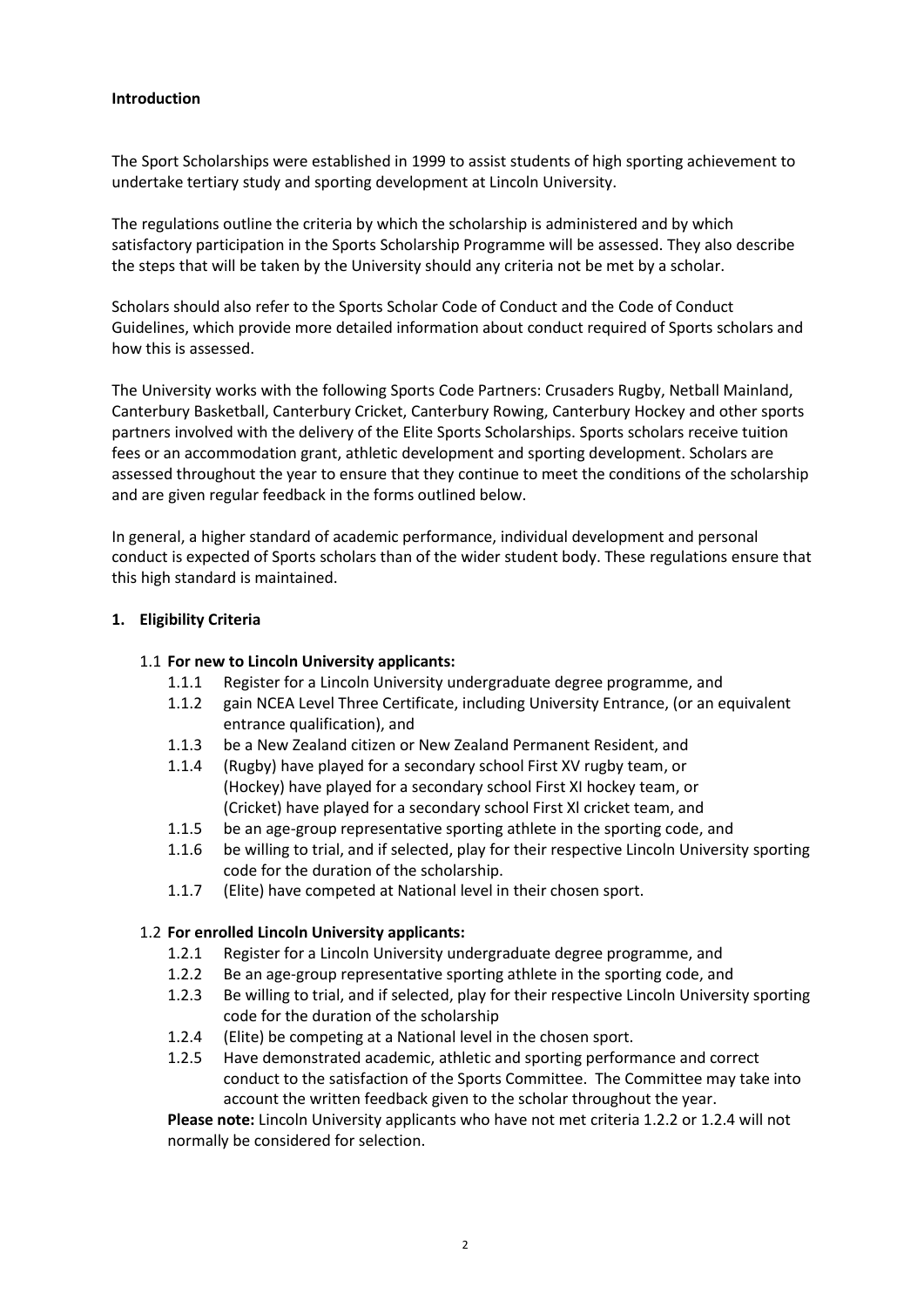# **2. Selection Committee**

The scholarship will be awarded by the Vice-Chancellor on the recommendation of a selection committee, which shall comprise:

- 2.1 The Chair of the respective sporting code or nominee, and
- 2.2 At least two representatives from the Lincoln University Sports Scholarship Management committee.

## **3. Performance Assessment and Annual Scholarship**

- 3.1 The tenure of this scholarship is for one academic year.
- 3.2 Assessment of each scholar's academic, athletic and sporting performance by the Sports Scholarship Management Committee is
	- 3.2.1 ongoing throughout the annual tenure of the scholarship, and
	- 3.2.2 communicated in writing following the release of Semester One and Two results.
- 3.3 The number of scholarships awarded in any year is at the discretion of the Vice-Chancellor through the Strategic Scholarships Committee.
- 3.4 If a scholar's performance is of concern to the Sports Scholarship Manager, trainer or Sporting Code Manager, they will meet one-on-one to establish strategies to improve performance.

## **4. Scholarship Value and Scholars' Expenses**

- 4.1 The value of the scholarship will be determined annually by the Vice-Chancellor.
	- 4.1.1 The scholarship value is to be used towards tuition fees or campus accommodation when registered for a full time undergraduate degree course of study.
	- 4.1.2 The current value of the scholarship is \$6,000 for full time study over one academic year. This is paid in two instalments of \$3,000 per semester.
	- 4.1.3 Full time study is recognised as registered for 7 or more courses over one academic year (January Summer School, Semester One, Semester Two, November Summer School).
	- 4.1.4 For part time scholars, the value of the scholarship will be on a pro rata basis of \$750 per course.
- 4.2 The scholarship may be held with any other award unless the rules of the other award preclude it.
- 4.3 If a scholar is also awarded a Prime Minister's Scholarship the scholar will be permitted to participate in the sports scholarship development programme but his/her fees will be paid by the Prime Minister's scheme.
- 4.4 In addition, Lincoln University, in conjunction with the approved Sports Partner, will deliver the annual athlete performance, sports skills and education programme.
- 4.5 Sports scholars are required to pay all other expenses that are incurred by way of enrolment at Lincoln University. These include but are not limited to: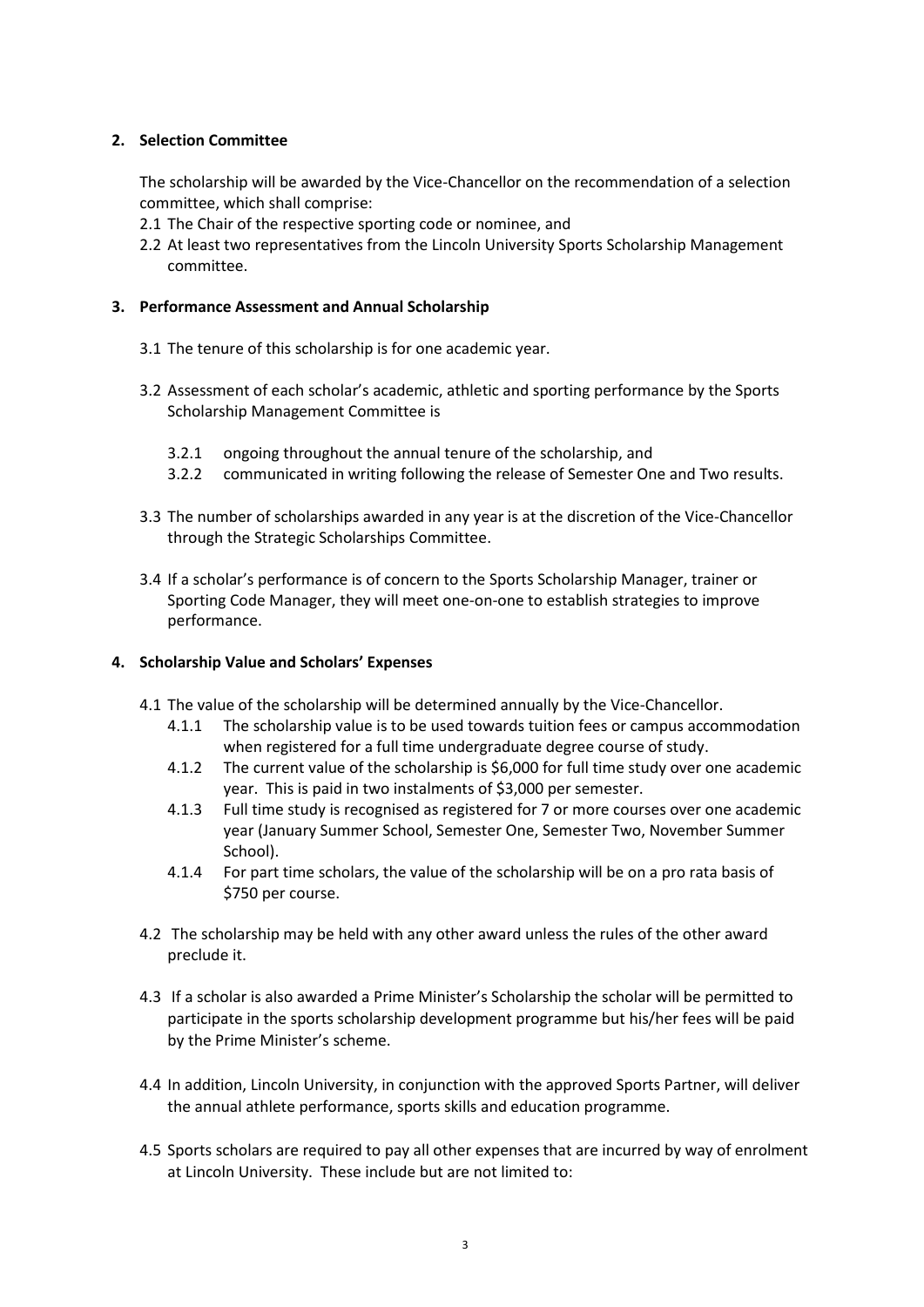- 4.5.1 [Student Services Fee](http://www.lincoln.ac.nz/Apply/Whats-it-going-to-cost/Fees-Tuition/Student-administration-fee/) this is a compulsory fee for all Lincoln University students and can be paid by student loan if required
- 4.5.2 Tuition fees over and above the specified value of the scholarship
- 4.5.3 Athlete Management System (Metrifit) Fee
- 4.5.4 Sports Scholarship training gear fee
- 4.5.5 Affiliated sports club fees

Scholars who fail to pay the fees listed in Condition 5 above will be subject to the process identified in Condition 12.

## **5. Academic Performance**

Scholars must maintain an acceptable level of academic performance in accordance with Lincoln University regulations.

- 5.1 Faculty academic staff are advised of the names and programmes of study of all Sports scholars.
- 5.2 Acceptance of the scholarship means a sports scholar agrees to the release of their academic results to the appropriate Sports Partner. The University and the Sports Partner will ensure confidentiality of all academic grades.

## **6. Athletic Performance**

Sports Scholars will be advised of the specific standards that they are expected to achieve in respect of athletic performance at the beginning of each academic year and/or within their individual goalsetting discussions.

- 6.1 Sports scholars must manage and adhere to their individual strength and conditioning programme in conjunction with their individual trainer. Scholars are expected to attain agreed strength and conditioning goals over all University holidays.
- 6.2 Sports Scholars must manage and adhere to their individual nutrition programme in conjunction with the programme's Nutrition Coach (Dietitian) and individual trainer.
- 6.3 Sports scholarship athletic performance standards will be communicated and agreed upon through the scholar's individual performance plan (IPP). The IPP will be developed in conjunction with the athlete, their trainer and the appropriate Lincoln University Sports partner.
- 6.4 Failure to meet agreed IPP goals will result in the scholar being issued with a written warning.
- 6.5 Lincoln University Sports Scholarship supports the use of a 'real food first' approach and appropriate nutrition to enhance athletic performance.
	- 6.5.1 Sports Scholars are ultimately responsible for any supplement that they take. It is the Sports Scholar's responsibility to check any supplements to ensure it is safe and the right choice for their performance.
	- 6.5.2 All Sports Scholars will have access to a Drug Free Sport New Zealand education seminar and/or Level One Anti-Doping E-Course online with Drug Free Sport New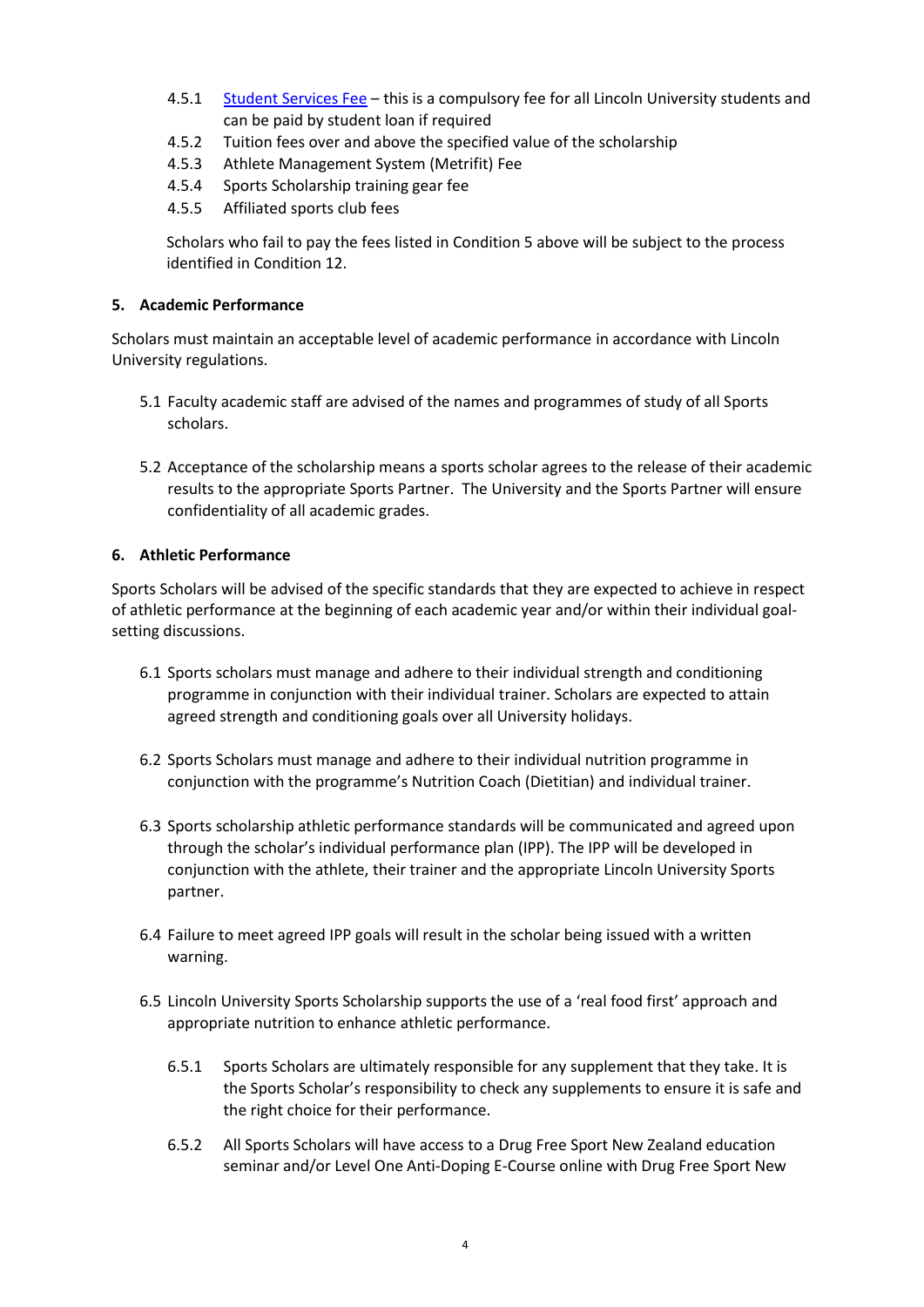Zealand [\(https://e-learning.dfsnz.org.nz\)](https://e-learning.dfsnz.org.nz/)

- 6.5.3 Any supplement ordered and/or taken must be permitted under the World Anti-Doping Agency (WADA) code, in consultation with the Lincoln University nutrition coach. Each supplement's ingredients list should also be cross-checked through Drug Free Sport New Zealand.
- **6.5.4** Athletes must disclose any supplements they are taking to the Lincoln University Nutrition Coach.

Please note: supplements can become contaminated and there is always a doping risk associated with taking any supplement.

# **7. Medical/Injuries**

- 7.1 In the event of injury or illness suitable documentation must be provided by a Lincoln University approved medical provider.
	- 7.1.1 For illness, scholars are required to notify their trainer via Metrifit message, or by text prior to their next compulsory session. It is recommended that the scholar uses Student Health and Support for the medical treatment of illness.
	- 7.1.2 For injury, or ongoing treatment, scholars are required to provide a medical certificate within seven days of the injury occurring.
- 7.2 Communication around injury management is of utmost importance. When applying, accepting and participating in the Lincoln University Sports Scholarship programme, all injuries are to be disclosed, along with the nature and date of any previous injury and any residual effects. Failure to disclose any injury may result in the scholar being removed from the scholarship.
- 7.3 Any injury or illness must be communicated immediately to the Sports Scholar's individual trainer. Accompanying medical documentation must be provided with guidelines and/or contraindications. This documentation must normally be submitted by an approved Lincoln University medical provider.
- 7.4 Lincoln University Sports Scholarship Management may require further information for clarification or follow up with a specialist, doctor and/or physical therapist. It is the Sports Scholar's responsibility to acquire this information.
- 7.5 When appropriate, Lincoln University may be required to communicate medical and/or athletic and sporting information with relevant parties. This will be done in a confidential and sensitive manner.

### **8. Compulsory Sports Scholarship Sessions**

- 8.1 Sports Scholars are required to attend and participate in all the following sessions:
	- 8.1.1 Orientation (currently two weeks prior to the start of lectures)
	- 8.1.2 Weekly scheduled training sessions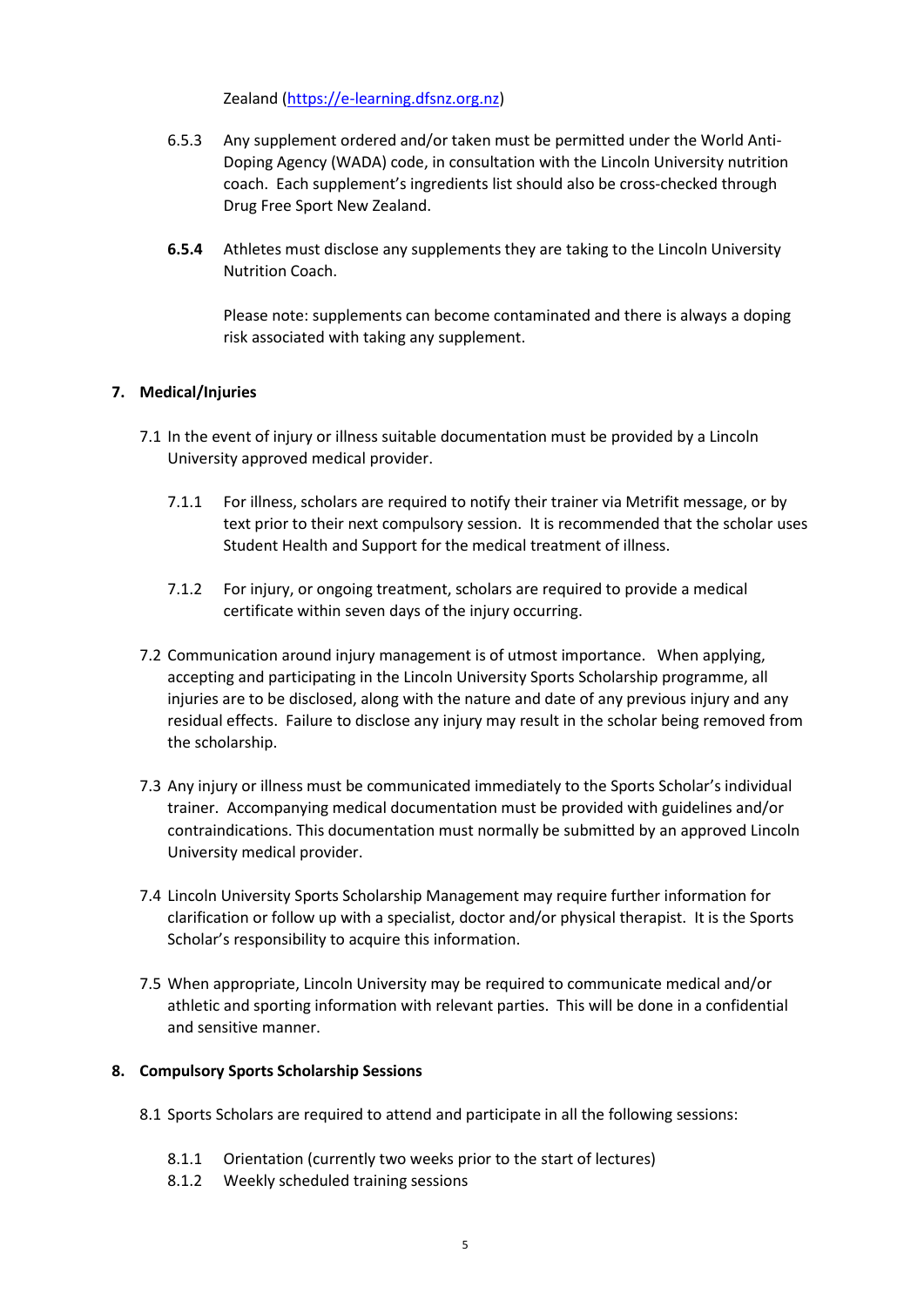- 8.1.3 House events
- 8.1.4 Athlete education and/or Sport Development sessions
- 8.1.5 Weekly data input updates of the athlete management system (Metrifit)
- 8.1.6 Weekly skills development sessions provided by Lincoln University Sports partners.
- 8.2 Individual strength and conditioning tests as well as anthropometric analysis will be conducted a minimum of three times throughout the academic year. The test results and any matters that need attention will be communicated individually to the scholars, the Sporting Partners and to members of the Sports Scholarship Management Committee.
- 8.3 Any scholar who seeks to be absent from the University for any sporting commitments should complete the Sport Leave Dispensation Form including documentary evidence requirements and submit to the Scholarships Office or Sports Scholarship Academic Coordinator two weeks in advance of the date of departure.

## **9. Sporting Performance**

- 9.1 All Sports Scholars must be available, if selected, to represent the Canterbury province in their respective sport. Each sport scholar's representative commitments will be managed by Lincoln University in conjunction with the appropriate Sports Partner.
- 9.2 If not selected by the Canterbury region, then eligibility to represent 'region of origin' can apply as per the rules of their respective National Sports Organisation.
- 9.3 Sports Scholars must not sign any provincial or regional agreement *e.g.*, Provincial Union (PU) or Provincial Union Development (PUDC), or any other similar contract in relation to their sporting partner with any other New Zealand provincial union or province prior to the commencement of Semester Two (July) in the year(s) the Sports Scholarship is tenable.
	- 9.3.1 The signing of any such contract requires prior consultation and approval by both the Sporting partner and Sports Scholarship Manager.
	- 9.3.2 The signing of any such contract without prior consultation may result in the scholar having to pay a portion of their future tuition fees or have their scholarship withdrawn or suspended.
- 9.4 The Sports Partners are responsible for setting goals and for monitoring the scholars' sporting performance. Each scholar will be assigned goals as part of their Individual Performance Plan (IPP) in consultation with their Sports Partner Manager.
- 9.5 Sports Scholars must attend all compulsory skills sessions as specified by their Sports Partner Manager. Failure to do so will result in a written warning.
- 9.6 If a sports scholar does not attain the agreed-upon goals and/or representative honours the Sports Partner may recommend to the Sports Scholarship Management Committee that the scholarship should be withdrawn. If this recommendation is supported by the Strategic Scholarship committee, the sport scholar will be formally advised of this decision by the University at the end of Semester One.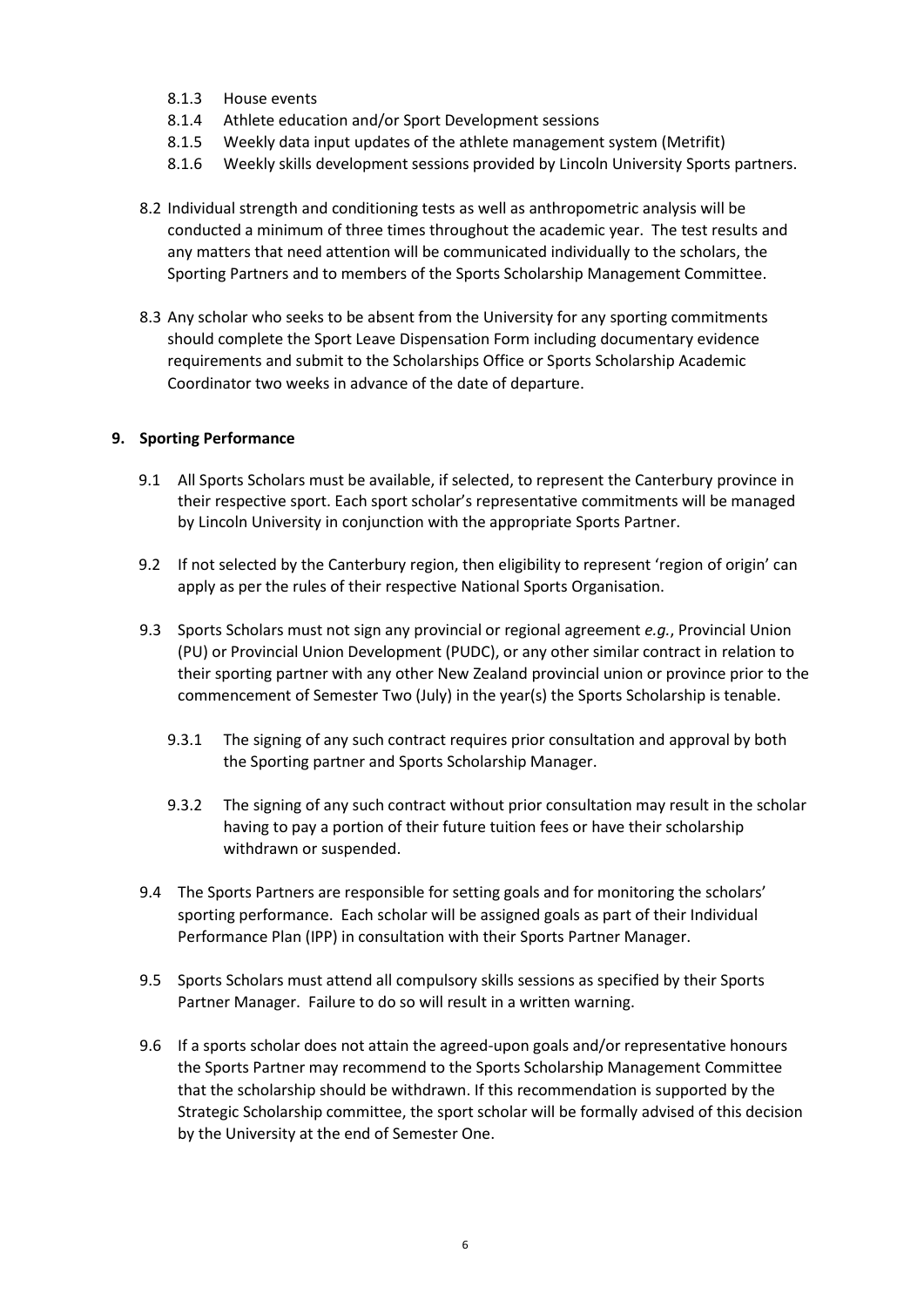- 9.7 It is a requirement that all scholars are available for their club and representative sides during the tenure of the scholarship. This availability includes trainings games and strength and conditioning sessions.
	- 9.7.1 Applications for approved absence from Club or Representative training or competition need to be submitted using the appropriate leave form. This must be completed and signed off by the trainer two weeks prior to leave commencing. Failure to do so will result in receiving a written warning.
- 9.8 Should a scholar wish to play a sport other than the sport for which they have been offered a sports scholarship, they must gain written permission from their Sports Partner Manager and the Manager of the Sports Scholarship Programme.
- 9.9 All Sports Scholars are bound by their respective Sports Partner's expectations or Code of Conduct as communicated by their Sporting Partner Manager or National Sporting Organisation.

### **10. Conduct as a Lincoln University Sports Scholar**

10.1 The University places high value on the conduct of its Sports scholars who are expected to demonstrate attributes of the scholarship and fair play at all times. A detailed explanation of the conduct expected of scholars is in the Code of Conduct and associated Guidelines, by which all Sports scholars must abide. General terms of conduct are listed below.

Failure to abide by the Code of Conduct may lead to the immediate withdrawal of the scholarship or jeopardise the opportunity to be considered for further funding on a scholarship the following academic year.

- 10.1.1 Sports scholars must at all times represent positively both Lincoln University and the Sports Scholarship Programme.
- 10.1.2 Scholars must not bring either Lincoln University or the Sports Scholarship Programme into disrepute by way of their actions or their comments, in person, in public or in online environments. This applies whether a scholar is engaged in programme activities or not.
- 10.1.3 Any Sports scholar who believes they may have breached the Code of Conduct should immediately advise a member of the Sports Scholarship Management Committee.
- 10.1.4 Communication with Lincoln University staff should be punctual and within the time parameters and format requested. This relates to all matters regarding academic studies, sporting and athletic performance and injury management.
- 10.1.5 Any Sports scholar who receives a request from news or other media should refer these to the Sports Scholarship Manager, who will advise the appropriate response.
- 10.1.6 Lincoln University will from time to time request the participation of Sports scholars in University promotional activities. Scholars must participate and may not charge the University for this activity. The University may also extend this invitation to graduate scholars now part of programme alumni.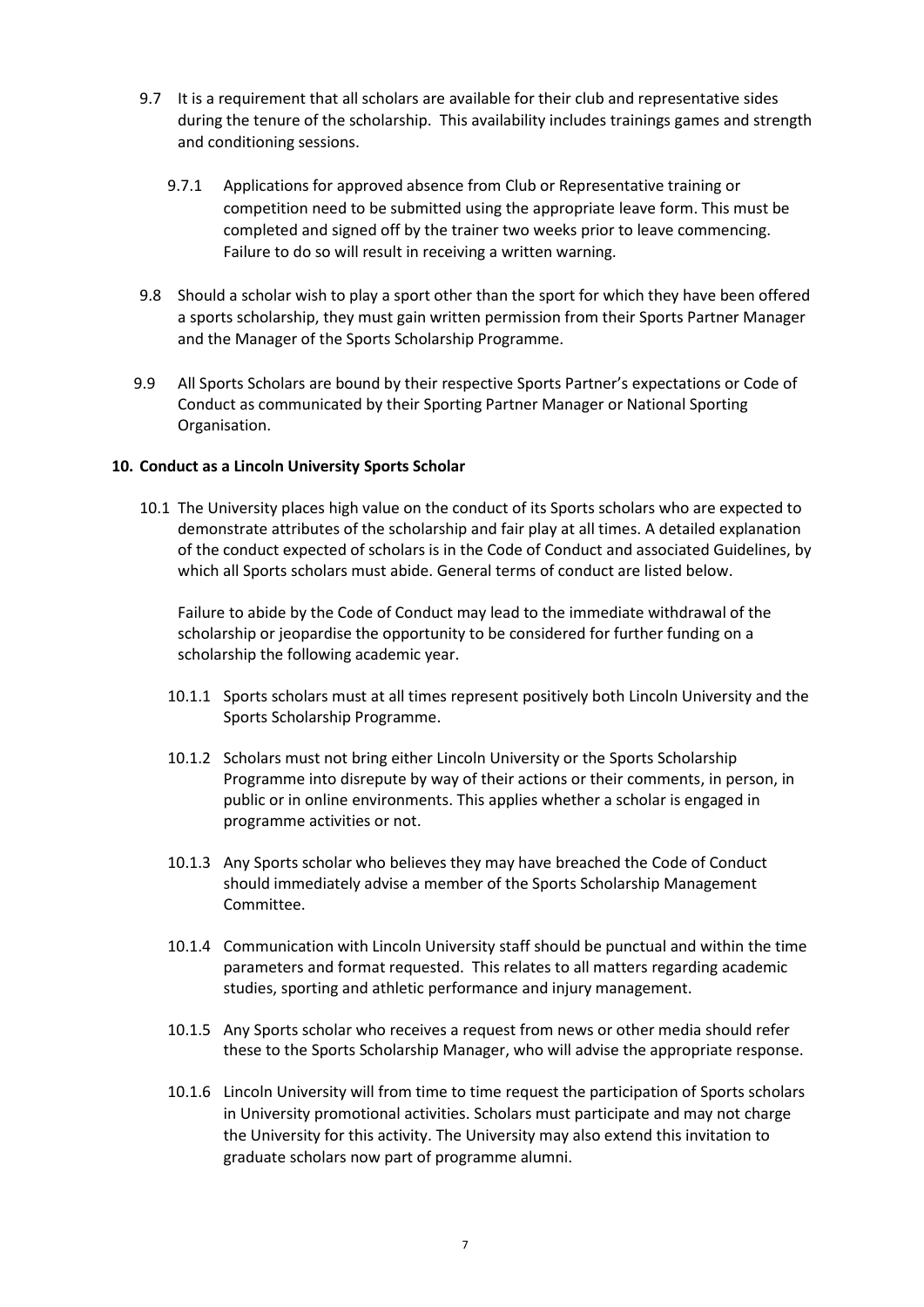- 10.2 All Sports Scholars that represent Lincoln University and their sporting partner are also bound by the Lincoln University Sport Partner Code of Conduct.
- 10.3 It is expected that Sports Scholars contribute a minimum number of hours toward sport and/ or service to the university. Note: flexibility will be granted where a scholar has professional- or semi-professional player status.
- 10.4 Volunteer contributions may consist of voluntary coaching, refereeing, umpiring, promotional or other role model activities consistent with 10.1.6.

The expected volunteer contribution hours are: First year: 2-3 hours Second year: 4-6 hours Third year or later: 2-4 hours

10.5 Each Sporting Partner will provide education in the form of a coaching framework to support voluntary coaching.

### **Conclusion**

These procedural guidelines have been formally agreed to by Sports Scholarship Management committee and are effective as from the beginning of Semester One 2020. The guidelines will be subject to on-going review and refinement.

By accepting this scholarship, the Sports scholar consents to the access and use by the Sport Scholarship Management Committee, or their representatives, of any data collected on or by the scholar, for research towards the betterment of individual students or the Sports Scholarship Programme.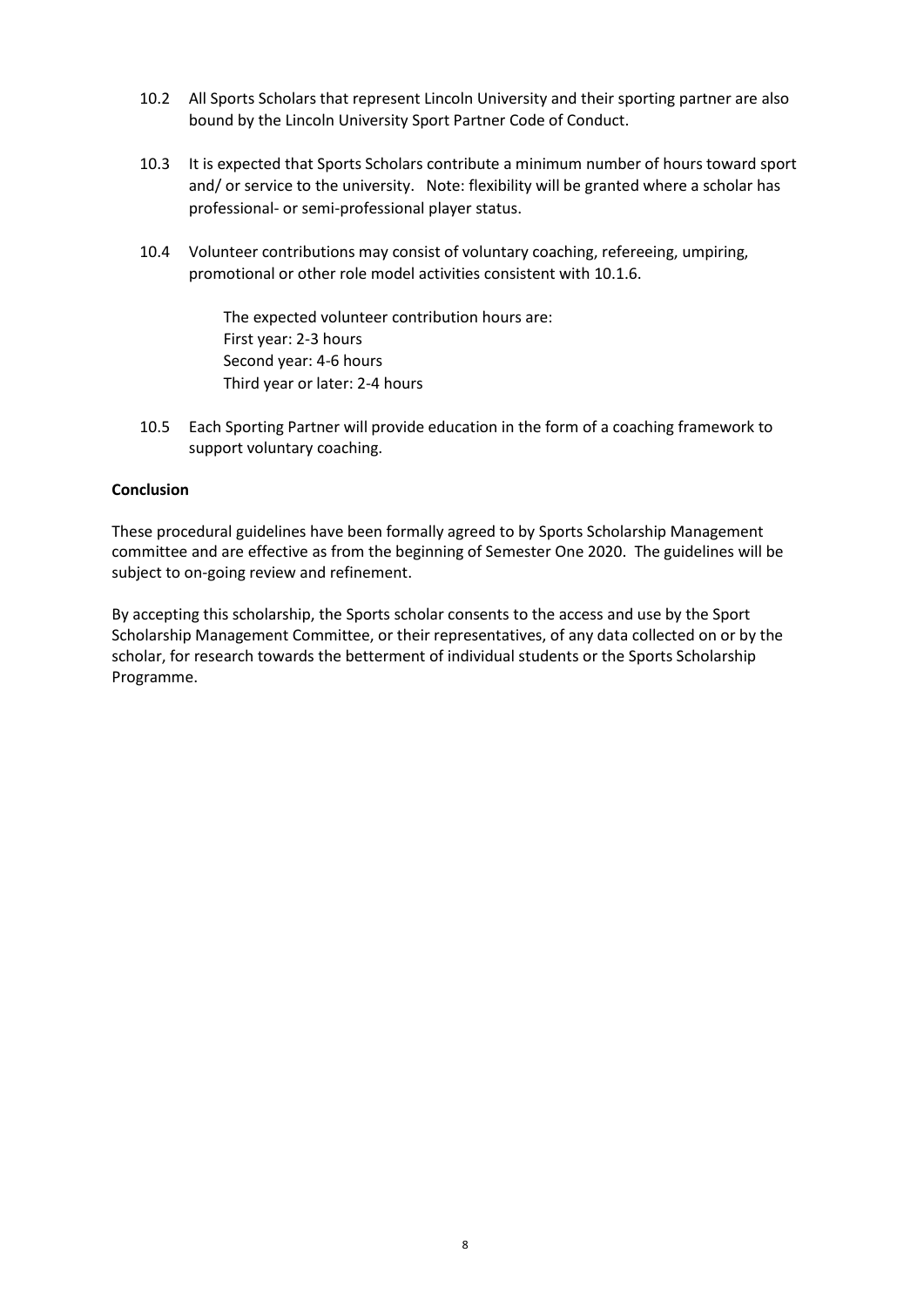

## **LINCOLN UNIVERSITY SPORTS SCHOLARSHIP PROGRAMME**

## **SCHOLARS' CODE OF CONDUCT**

This Code of Conduct should be read in conjunction with the Sports Scholarship Terms and Conditions, and the Code of Conduct Guidelines.

As a Lincoln University Sports Scholar, I agree to abide by this Code of Conduct.

- 1. I will be an ambassador for, and will positively promote, both Lincoln University and the Sports Scholarship Programme.
- 2. I will not bring either Lincoln University or the Sports Scholarship Programme into disrepute by way of my actions or my comments. This includes comments in all social media including locked accounts (mine or others') and in private online groups. [For more information, see the Code of Conduct Guidelines.]
- 3. My public use of social media will purposefully promote abilities, team, community, and social and Sports Scholarship values. This includes fellow student-athletes, teammates, coaches, opponents and officials.
- 4. I accept that my Sports Scholarship may be withdrawn if I do not abide by this code of conduct.
- 5. I accept that by signing this Code of Conduct I agree to the conditions outlined in this document.

| Sports scholar:                    |              |
|------------------------------------|--------------|
| Student ID:                        |              |
| Signature:                         |              |
| Date:                              |              |
|                                    |              |
| <b>Sports Scholarship Manager:</b> | Peter Magson |
| Signature:                         |              |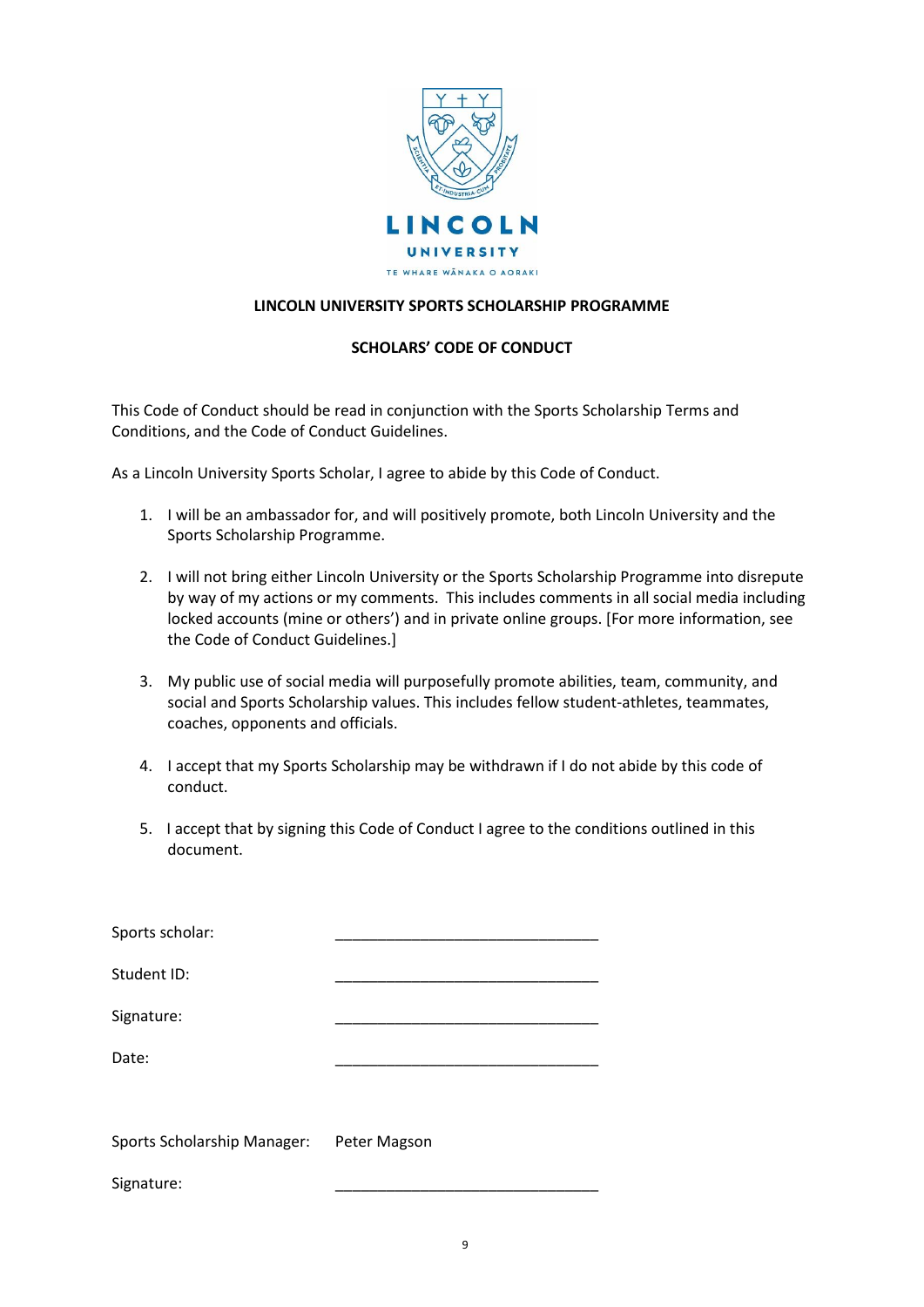

# **Sports Scholarship Programme**

# **Scholars' Code of Conduct Guidelines**

These guidelines are designed to help Sports Scholars understand what is expected from them as signatories to the Code of Conduct, and to offer examples of ways in which you can regulate your behaviour, in person and online, in order to fulfil the requirements of the Code of Conduct.

All staff and students of Lincoln University are subject to the University's *Calendar* regulations, which cover academic and disciplinary matters, including misconduct, and to Lincoln University Policies and Procedures (available her[e http://www.lincoln.ac.nz/footer/Policies--Procedures/?sti=1\)](http://www.lincoln.ac.nz/footer/Policies--Procedures/?sti=1).

Sports scholars are further subject to the Sports Scholarship Regulations and the Code of Conduct. These place additional obligations on you in terms of your academic achievement and personal conduct at Lincoln University. While these are designed to empower rather than restrict you, they do include some elements that require you to approach some matters of conduct differently than you may have done before.

The Code of Conduct applies to any in-person interaction in which you may reasonably be understood to be representing Lincoln University. This includes your usual everyday interactions with other students and staff, but also any environment in which you might be recognised as a Sports scholar. These include

- University events in which you are participating or at which you are present
- Out-of-session activities, including field trips, volunteer work and employment, in which you participate while on the scholarship
- Social events and activities at which staff, students or members of the public are present where your identity as a Sports Scholar may be known or inferred.

So for example, at activities with family members or while on holiday you would not normally be obliged to fulfil the terms of the Code of Conduct, but on a work placement, at large in Lincoln township, at a house party or in a bar or pub you would be.

The same considerations apply to online interactions. Most Sports scholars have grown up with a life online, so it may seem counter-intuitive to think of online spaces as particularly vulnerable to breaches of the Code of Conduct. It is the case, however, that text-, image- and video-based interactions have a longer life than their equivalent in-person interactions, and the University expects a greater amount of caution and discretion as a result.